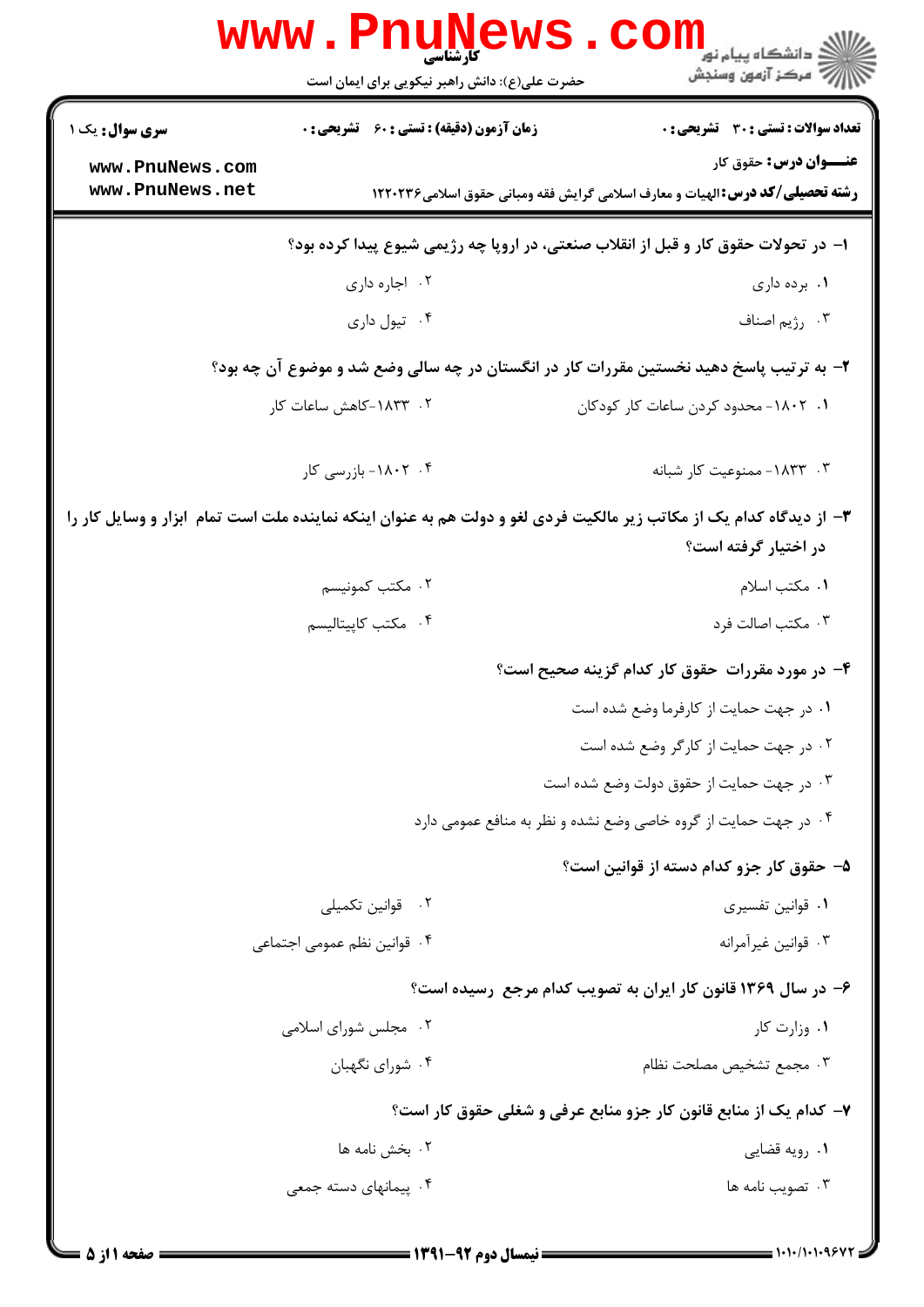| www.PnuNews                                                                                                                                        |                                                    |                                            |                                                                                                                       |  |  |  |
|----------------------------------------------------------------------------------------------------------------------------------------------------|----------------------------------------------------|--------------------------------------------|-----------------------------------------------------------------------------------------------------------------------|--|--|--|
|                                                                                                                                                    | حضرت علی(ع): دانش راهبر نیکویی برای ایمان است      |                                            |                                                                                                                       |  |  |  |
| <b>سری سوال : ۱ یک</b>                                                                                                                             | <b>زمان آزمون (دقیقه) : تستی : 60 ٪ تشریحی : 0</b> |                                            | <b>تعداد سوالات : تستی : 30 ٪ تشریحی : 0</b>                                                                          |  |  |  |
| www.PnuNews.com<br>www.PnuNews.net                                                                                                                 |                                                    |                                            | <b>عنـــوان درس:</b> حقوق کار<br><b>رشته تحصیلی/کد درس:</b> الهیات و معارف اسلامی گرایش فقه ومبانی حقوق اسلامی۱۲۲۰۲۳۶ |  |  |  |
| ۸– تعبیر «قرار داد کار» از چه زمانی در ادبیات حقوقی کشورمان وارد شد؟                                                                               |                                                    |                                            |                                                                                                                       |  |  |  |
|                                                                                                                                                    | ۰۲ با تصویب قانون اساسی                            |                                            | ٠١. با تصويب قانون مدنى                                                                                               |  |  |  |
|                                                                                                                                                    | ۰۴ با تصویب نخستین مقررات کار                      |                                            | ۰۳ با تصويب مقاوله نامه هاى بين المللى                                                                                |  |  |  |
|                                                                                                                                                    |                                                    |                                            | ۹– در تعریف مقاطعه کار کدام گزینه صحیح تر است؟                                                                        |  |  |  |
| ۰۲ موضوع مقاطعه کاری در اختیار قرار دادن نیروی کار است                                                                                             |                                                    |                                            | ۰۱ موضوع قرار داد مقاطعه کاری محصول و نتیجه کار است                                                                   |  |  |  |
|                                                                                                                                                    | ۰۴ ملاک تبعیت کار بر مقاطعه کار تطبیق پذیر است     |                                            | ۰۳ مقاطعه کار در انجام کار خود استقلال ندارد                                                                          |  |  |  |
| +۱- به موجب چه قراردادی دو یا چند شخص برای رسیدن به هدف معین و بدست آوردن سود احتمالی و مشترک با هم متحد<br>می شوند؟                               |                                                    |                                            |                                                                                                                       |  |  |  |
| ۰۴ قرارداد شرکت                                                                                                                                    | ۰۳ قرارداد وكالت                                   | ۰۲ قرارداد کار                             | ۰۱ قرارداد مقاطعه کاری                                                                                                |  |  |  |
|                                                                                                                                                    |                                                    |                                            | 11- معامله کدام یک از افراد زیر معتبر خواهد بود؟                                                                      |  |  |  |
|                                                                                                                                                    | ۰۲ معامله ناشی از اکراه                            |                                            | ۰۱ معامله ناشی از اشتباه                                                                                              |  |  |  |
| ۰۴ معامله شخص مضطر                                                                                                                                 |                                                    | ۰۳ معامله ناشی از فشار غیر عادی و نا مشروع |                                                                                                                       |  |  |  |
|                                                                                                                                                    |                                                    |                                            | <b>۱۲</b> - کدام یک ازموارد زیر عقد نافذ و لازم را قابل فسخ می کند و نیروی الزام آور آن را از بین می برد؟             |  |  |  |
| ۰۴ عدم نفوذ                                                                                                                                        | ۰۳ خيار فسخ                                        | ۰۲ انفساخ                                  | ۰۱ بطلان                                                                                                              |  |  |  |
|                                                                                                                                                    |                                                    |                                            | ۱۳– از دیدگاه استادان برجسته حقوق کار فرانسه بطلان قرارداد کار از چه زمانی تأثیر دارد؟                                |  |  |  |
|                                                                                                                                                    | ٠٢ از تاريخ كشف بطلان                              |                                            | ۰۱ از تاریخ انعقاد قرارداد                                                                                            |  |  |  |
| ۰۴ از زمان اعلام توسط كارفرما                                                                                                                      |                                                    | ۰۳ از زمان اعلام موضوع توسط بازرسان        |                                                                                                                       |  |  |  |
|                                                                                                                                                    |                                                    |                                            | ۱۴- حد اکثر مدت دوره آزمایشی کار برای کارگر ساده و نیمه ماهر چقدر است؟                                                |  |  |  |
| ۰۴ چهار ماه                                                                                                                                        | ۰۳ سه ماه                                          | ۰۲ دو ماه                                  | ۰۱ یک ماه                                                                                                             |  |  |  |
| ۱۵– در صورتی که افراد کمتر از ۱۵ سال در کارگاهها بکار گرفته شوند، تعیین دستمزد و مزایای آنان به عنوان اجرت المثل در<br>صلاحيت كدام مرجع خواهد بود؟ |                                                    |                                            |                                                                                                                       |  |  |  |
|                                                                                                                                                    | ۰۲ هیأتهای حل اختلاف                               |                                            | ۰۱ هیأتهای تشخیص                                                                                                      |  |  |  |
|                                                                                                                                                    | ۰۴ دادگاههای دادگستری                              |                                            | ۰۳ ادارات کار                                                                                                         |  |  |  |
|                                                                                                                                                    |                                                    |                                            |                                                                                                                       |  |  |  |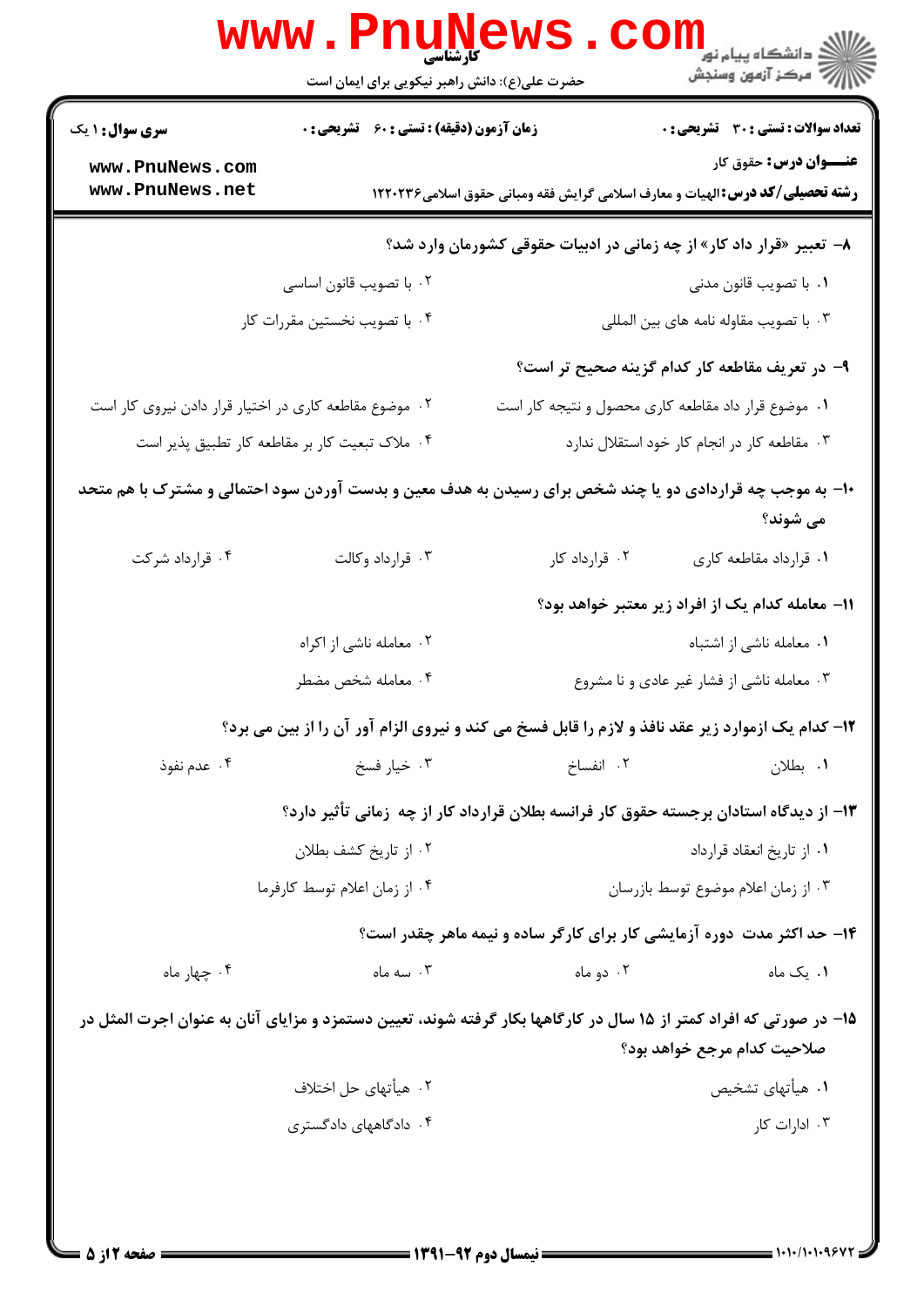|                                                                                                           | WWW . PI<br><b>TUIN</b><br>کارشناسی<br>حضرت علی(ع): دانش راهبر نیکویی برای ایمان است                          | ڪ دانشڪاه پيا <sub>م</sub> نور<br><mark>√</mark> مرڪز آزمون وسنڊش |  |  |
|-----------------------------------------------------------------------------------------------------------|---------------------------------------------------------------------------------------------------------------|-------------------------------------------------------------------|--|--|
| <b>سری سوال : ۱ یک</b>                                                                                    | زمان آزمون (دقیقه) : تستی : 60 ٪ تشریحی : 0                                                                   | <b>تعداد سوالات : تستی : 30 ٪ تشریحی : 0</b>                      |  |  |
| www.PnuNews.com<br>www.PnuNews.net                                                                        | <b>رشته تحصیلی/کد درس:</b> الهیات و معارف اسلامی گرایش فقه ومبانی حقوق اسلامی۱۲۲۰۲۳۶                          | <b>عنـــوان درس:</b> حقوق کار                                     |  |  |
| ۱۶– در چه صورتی کارگرانی که قراردادشان معلق شده است از دریافت حقوق و مزایا به دلیل عدم انجام کار محرومند؟ |                                                                                                               |                                                                   |  |  |
|                                                                                                           | ۰۲ شرکت داوطلبانه در جبهه های جنگ                                                                             | ٠١. اخراج غير موجه                                                |  |  |
|                                                                                                           | ۰۴ قوه قاهره                                                                                                  | ۰۳ مرخصي استعلاجي                                                 |  |  |
|                                                                                                           | ۱۷– اگر توقیف کارگر به موجب شکایت کارفرما باشد، تا زمانی که تکلیف کارگر مشخص نشده است کدام گزینه صحیح است؟    |                                                                   |  |  |
|                                                                                                           |                                                                                                               | ۰۱ قرارداد کار تعلیق نمی شود                                      |  |  |
|                                                                                                           |                                                                                                               | ۰۲ کارفرما مکلف است حقوق و مزایای او را به خانواده اش بدهد        |  |  |
|                                                                                                           | ۰۳ کارفرما مکلف است نصف حقوق و مزایای ماهانه ی او را علی الحساب به خانواده اش بدهد                            |                                                                   |  |  |
|                                                                                                           |                                                                                                               | ۰۴ قرارداد کار باطل می شود                                        |  |  |
|                                                                                                           |                                                                                                               | ۱۸– کدام گزینه در مورد کارگران فصلی در غیر فصل کار صحیح است؟      |  |  |
|                                                                                                           |                                                                                                               | ۰۱ قرارداد کار تعلیق نمی شود                                      |  |  |
|                                                                                                           |                                                                                                               | ۰۲ هیچگونه مزایایی در این مدت به کارگر پرداخت نمی شود             |  |  |
|                                                                                                           |                                                                                                               | ۰۳ جزو سابقه کار آنها محسوب می شود                                |  |  |
|                                                                                                           |                                                                                                               | ۰۴ نصف حقوق و مزایای آنها پرداخت می شود                           |  |  |
|                                                                                                           | ۱۹- اگر کارگری در امور غیر مرتبط با کارگاه ، مثل اختلاف شخصی با دیگران توقیف و محکوم شود کدام گزینه صحیح است؟ |                                                                   |  |  |
|                                                                                                           |                                                                                                               | ۰۱ کارفرما مجاز به اخراج اوست                                     |  |  |
|                                                                                                           |                                                                                                               | ۰۲ کارفرما نمی تواند او را اخراج کند                              |  |  |
|                                                                                                           |                                                                                                               | ۰۳ کارفرما مجاز به خاتمه قرارداد کار نیست                         |  |  |
|                                                                                                           |                                                                                                               | ۰۴ کارفرما در صورتی مجاز به اخراج اوست که مدت حبس طولانی باشد     |  |  |
|                                                                                                           |                                                                                                               | ۲۰– در کدام یک از موارد زیر قرارداد کار به قوت خود باقی است؟      |  |  |
|                                                                                                           |                                                                                                               | ۰۱ کارفرما ورشکسته شود                                            |  |  |
|                                                                                                           |                                                                                                               | ۰۲ پس از مدتی تولید محصول کارخانه در انحصار دولت قرار گیرد        |  |  |
|                                                                                                           |                                                                                                               | ۰۳ کارگاه به حکم قانون تا رفع مشکل تعطیل شود                      |  |  |
|                                                                                                           |                                                                                                               | ۰۴ کارگر بر اثر قصور اخراج شود                                    |  |  |
|                                                                                                           |                                                                                                               |                                                                   |  |  |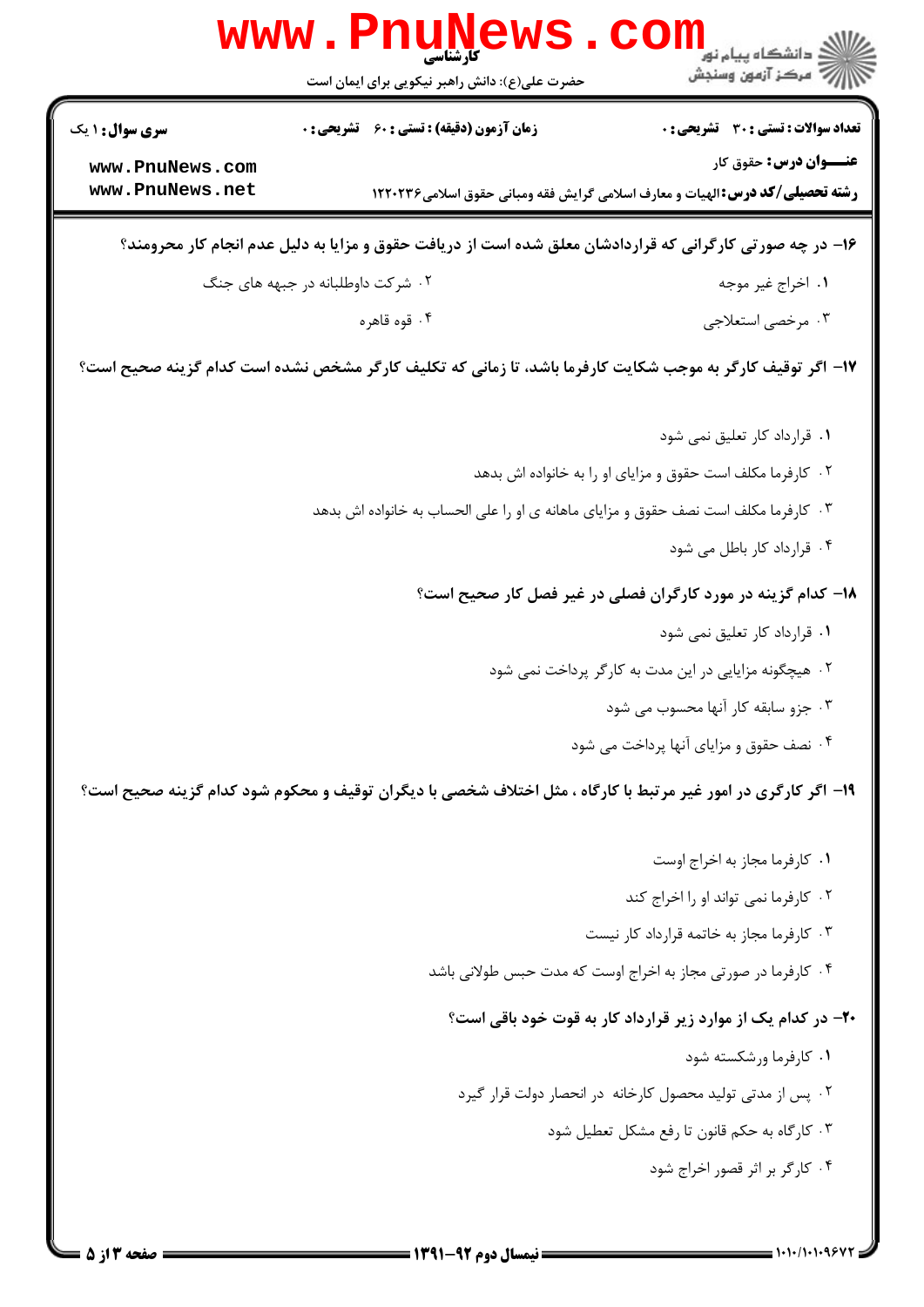|                                           | <b>WWW.PNUNG</b><br><b>کارشناسی</b><br>حضرت علی(ع): دانش راهبر نیکویی برای ایمان است |                                                                                                             |                                                                                         |
|-------------------------------------------|--------------------------------------------------------------------------------------|-------------------------------------------------------------------------------------------------------------|-----------------------------------------------------------------------------------------|
| <b>سری سوال : ۱ یک</b><br>www.PnuNews.com | <b>زمان آزمون (دقیقه) : تستی : 60 ٪ تشریحی : 0</b>                                   |                                                                                                             | <b>تعداد سوالات : تستی : 30 ٪ تشریحی : 0</b><br><b>عنـــوان درس:</b> حقوق کار           |
| www.PnuNews.net                           |                                                                                      | <b>رشته تحصیلی/کد درس: ا</b> لهیات و معارف اسلامی گرایش فقه ومبانی حقوق اسلامی۱۲۲۰۲۳۶                       |                                                                                         |
|                                           |                                                                                      | <b>ا۲−</b> از تاریخ تسلیم استعفای کتبی کارگر به کار فرما، کارگر باید چه مدت به کار خود در کارگاه ادامه دهد؟ |                                                                                         |
| ۰۴ دو ماه                                 | ۰۳ دو هفته                                                                           | ۰۲ ۱۵ روز                                                                                                   | ۰۱ یک ماه                                                                               |
|                                           |                                                                                      | ۲۲- در کدام یک از موارد زیر به دلیل طبیعی قرارداد کار خاتمه می یابد؟                                        |                                                                                         |
| ۰۴ تعدیل نیروی انسانی                     | ۰۳ از کار افتادگی                                                                    | ۰۲ بازنشستگی                                                                                                | ۰۱ فوت                                                                                  |
|                                           |                                                                                      |                                                                                                             | ۲۳- به ترتیب پاسخ دهید ساعات کار سخت و زیان آور و زیر زمینی چند ساعت در روز و هفته است؟ |
|                                           | ۰۲ - ۷ساعت در روز و ۳۶ ساعت در هفته                                                  |                                                                                                             | ۰۱ ۶ ساعت در روز و ۳۶ ساعت در هفته                                                      |
|                                           | ۰۴ ساعت در روز و ۴۰ ساعت در هفته                                                     |                                                                                                             | ۰۳ مساعت در روز و ۴۰ ساعت در هفته                                                       |
|                                           |                                                                                      |                                                                                                             | ۲۴- زمان انجام کدام یک از موارد زیر جزو ساعات کار محسوب می شود؟                         |
|                                           | ٠٢ زمان انجام واجبات                                                                 |                                                                                                             | ٠١ زمان صرف غذا در ايام تعطيل                                                           |
| ۰۴ زمان تعویض لباس برای یک بار در روز     |                                                                                      | ۰۳ زمان صرف سحری و افطاری در ماه مبارک رمضان                                                                |                                                                                         |
|                                           |                                                                                      | ۲۵- مدت کدام یک از مرخصی های زیر جزو سوابق کار و بازنشستگی کارگران محسوب <u>نمی</u> شود؟                    |                                                                                         |
| ۰۴ مرخصی تحصیلی                           | ۰۳ مرخصی استحقاقی                                                                    | ۰۲ مرخصي زايمان                                                                                             | ۰۱ مرخصي استعلاجي                                                                       |
|                                           |                                                                                      | ۲۶- کدام مرخصی مربوط به حوادث زندگی است و مدت آن چند روز است؟                                               |                                                                                         |
| ۰۴ بارداری-نود روز                        | ۰۳ استعلاجي-سي روز                                                                   | ۰۲ ازدواج دائم - سه روز                                                                                     | ۰۱ بارداری- سی روز                                                                      |
|                                           |                                                                                      |                                                                                                             | <b>۲۷</b> – کدام گزینه در مورد ایام مرخصی زایمان صحیح است؟                              |
|                                           |                                                                                      |                                                                                                             | ۰۱ هیچگونه حقوق و مزایایی پرداخت نمی گردد                                               |
|                                           |                                                                                      |                                                                                                             | ۰۲ حقوق و مزایای ایام مرخصی زایمان بر عهده کارفرماست                                    |
|                                           |                                                                                      | ۰۳ کارفرما موظف است در این مدت نصف حقوق و مزایا را پرداخت نماید                                             |                                                                                         |
|                                           |                                                                                      | ۰۴ حقوق ایام مرخصی زایمان توسط سازمان تامین اجتماعی پرداخت می شود                                           |                                                                                         |
|                                           |                                                                                      |                                                                                                             | ۲۸- در صورتی که مزد بر اساس میزان انجام کار و یا محصول تولید شده باشد چه نام دارد؟      |
| ۰۴ مزد ثابت                               | ۰۳ کار مزد ساعتی                                                                     | ۰۲ کار مزد                                                                                                  | ۰۱ مزد ساعتی                                                                            |
|                                           |                                                                                      |                                                                                                             |                                                                                         |